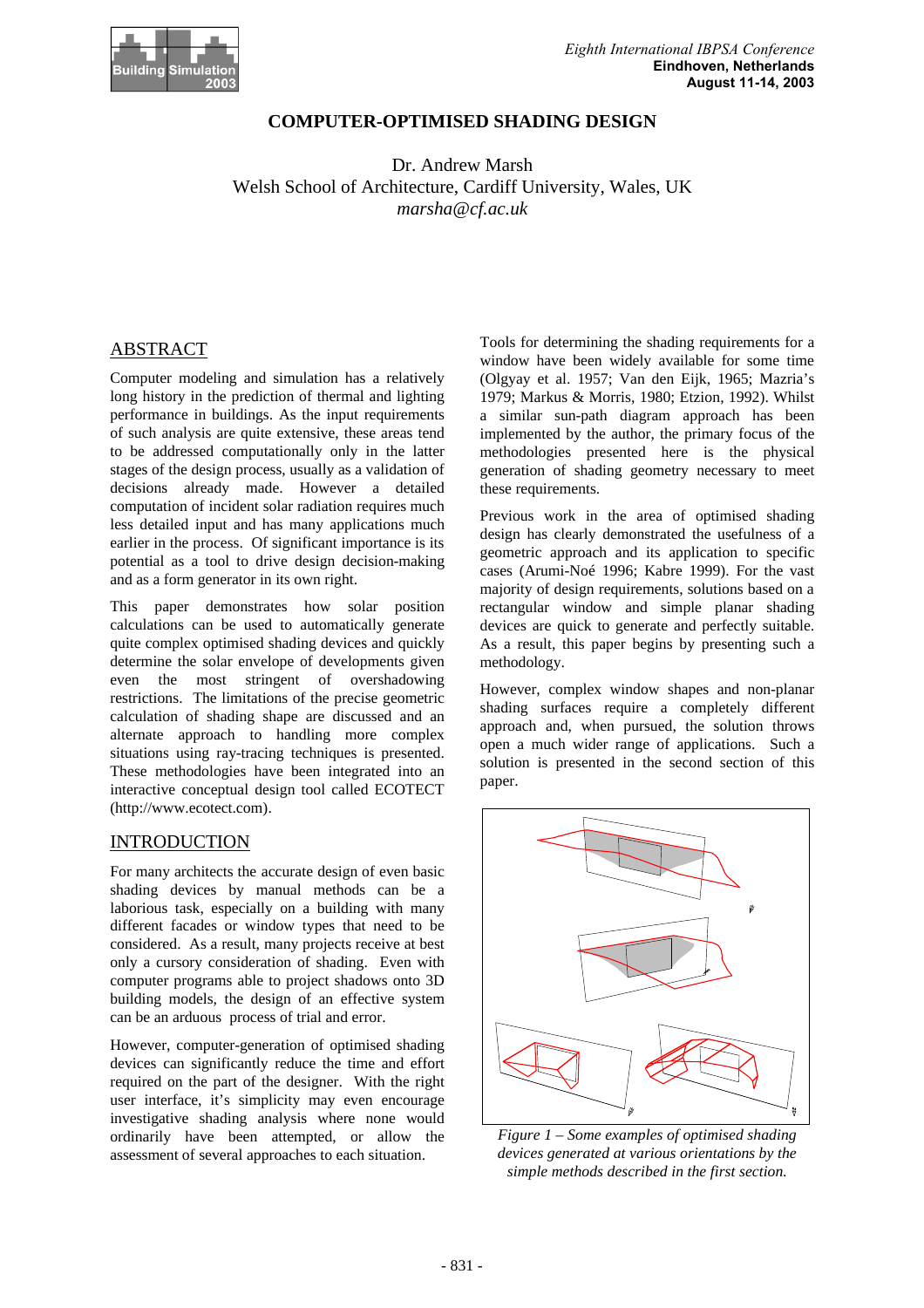# 1. THE SIMPLE CASE

The simplest case for the generation of a shading device involves a vertical rectangular window with one or more non-overlapping planar shading surfaces. If the designer knows the date and times for which shading is required, then the most extreme points can be found reasonably quickly using solar position tables to trigonometrically project corners of the window back towards the Sun. The points of intersection of these projections with the shading plane are then joined up to form a simple shape.



*Figure 2 – Simple shading plane based on a single cut-off date and two cut-off times.*

Computer-optimisation allows this process to be performed more accurately though the use of many more extreme points. This allows the resulting shape to properly accommodate the curved path of the Sun as well as analemma effects.



*Figure 3 – Shading plane based on a single cut-off date and time range.*

Unfortunately it is not simply a matter of applying a convex-hull algorithm to this set of points as there are often areas of concavity in the required shape. It is therefore the determination of which points form the limits of the shape that is the crux of this problem.

The generation of this shape is basically a four step process, based on a number of basic parameters. These parameters specify the planes that are to form the device as well as the times and dates for which shading is to be provided.

To describe the method in detail, a simple illustrative example involving a vertical rectangular window and a horizontal shading plane is used.

### **1. Shading Plane**

The first important parameter is the plane equation of the shading surface or surfaces. The orientation and inclination is not important, other than the requirement that they be located somewhere between each window vertex and the Sun in order to actually provide shade. In this example a horizontal plane 100mm above the top of the window is used.

### **2. Cut-off Times**

To avoid excessively large horizontal shades, morning and afternoon cut-off times are required. These are the times between which complete shading will be provided and will depend on the building type and its occupancy pattern.

For a equator-facing window, these two times define the width of the shade. Given that shading is to be provided for a range of dates throughout the year, some account must be taken of the analemma - the characteristic figure-8 shape formed by the off-axis and elliptical orbit of the Earth around the Sun.

Thus the second step is to generate the sides of the shade by plotting lines representing the path of the Sun at each of the cut-off times throughout the year. Each line is formed from the projection of the two lowest vertexes forming the window sill.



*Figure 4 – Sun paths tracked onto the shading plane for the same hour throughout the year. Note the figure 8 pattern of the analemma.*

For multiple surrounding shades with vertical elements each side, cut-off times can default to sunrise and sunset at the cut-off date.

#### **3. Cut-off Date**

The depth of the shade is determined by the cut-off date. This can be given as either the first or last day of the year on which complete shading is required. Full shading will therefore begin at the first shaded day, continue through summer and end on a day symmetrical about the summer solstice. Partial shading will occur outside this date range.

The third step is to generate lines representing the depth of the shade by plotting the path of the Sun through the sky at the cut-off date, starting and ending at the two cut-off times.

Two lines are formed from the projection of the two lowest vertexes forming the window sill. In fact, the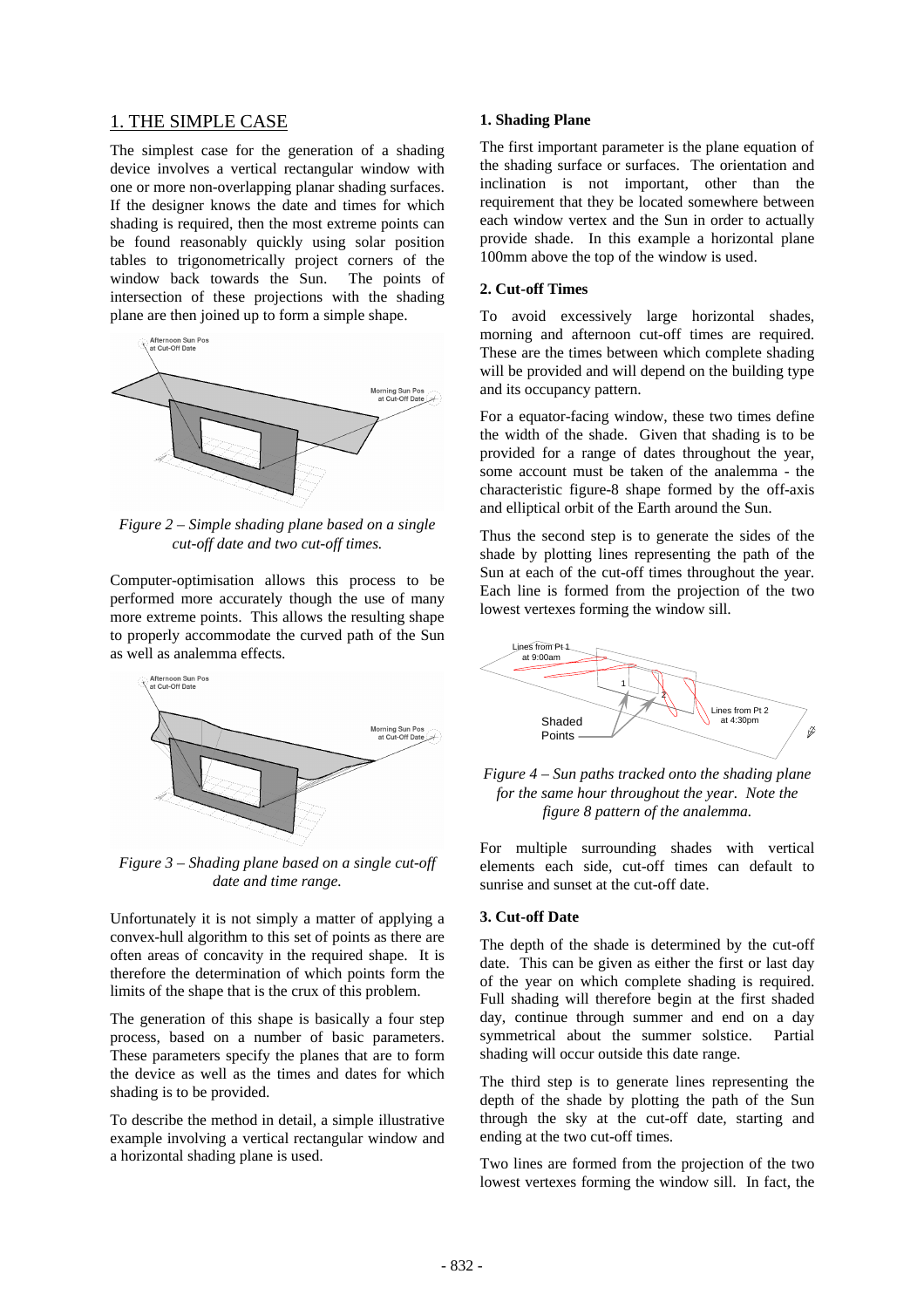two lines are exactly the same, offset by the same vector as the two sill vertexes, as shown in Figure 5.



*Figure 5 – Sun path tracked onto the shading plane throughout the day on the 1st of May.*

The result of these first three steps are a series of intersecting lines from which the final shape can be derived. There are a number of simplifying assumptions that can be used to reduce these to a more manageable point set. These assumptions simply involve culling line segments for the range of dates and times that will not be used to define the external shape of the shade, as shown in Figure 6.



*Figure 6 – The six basic sun tracks reduced to four by the application of time and date constraints.*

- The lines drawn in Step 2 start at the closest point to the window plane (almost always the summer solstice) and end at either the cut-off day or its symmetrical counterpart.
- Any part of the analemma line that falls behind the window plane is truncated.
- Lines need only be generated for the sill vertex closest to the Sun at each cut-off time. Thus the morning line is generated from the eastern-most vertex and the afternoon from the western-most.
- If the orientation of the window is other than towards the equator, cut-off times should be truncated such that the Sun is always on the same side of the window plane as the shade.
- After truncation, the lines in Step 3 should, start and finish at the two cut-off times.



*Figure 7 – How the final shape is generated from the four sun path lines.*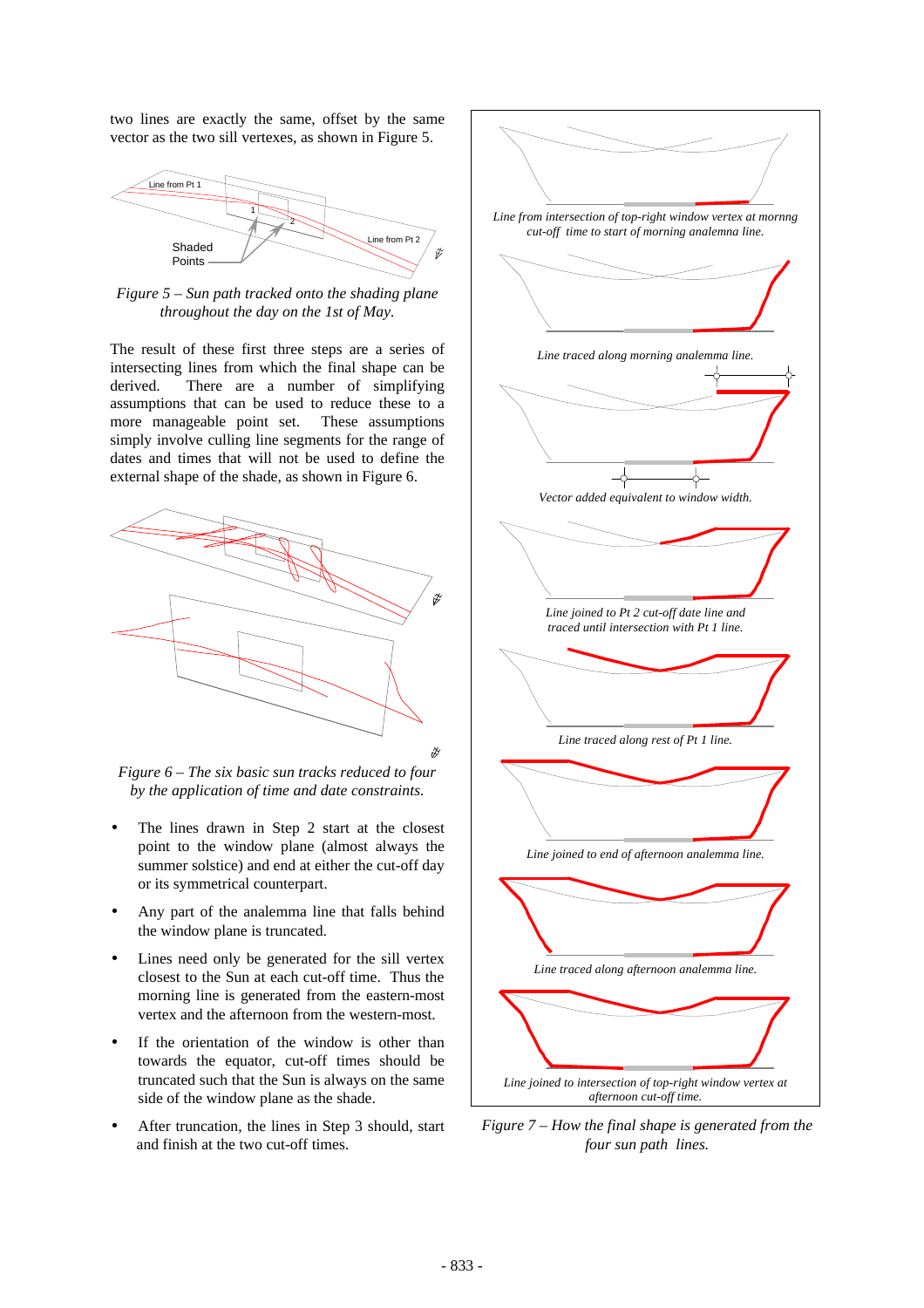#### **4. Deriving the Optimum Shape**

The final step is basically joining the dots, as shown in Figure 7. The main issue at this stage is determining the point of transition along the cut-off date line from Pt1 to Pt 2. The example shows the simplest case of a window facing directly north/south. However, at orientations approaching east/west, the two cut-off date lines may never intersect. Also for cut-off dates closer to the summer solstice, a different technique is required.



*Figure 8 – The resulting shape required to shade the window between the specified cut-off dates and times.*

At latitudes closer to the equator when the shading cut-off date is between the summer solstice and the equinox, the required shading device will take on a distinctly different character. In such a case, as shown in Figure 9 below, the central area of the shade will project furthest from the plane of the window.



*Figure 9 – The case of a cut-off date between the summer solstice and the equinox.*

In these cases, the date cut-off line is traced for Pt 1 until it reaches its maximum distance from the plane of the window. At this point, tracing of the Pt 1 line is discontinued and testing of the Pt 2 line begins. Tracing recommences when the Pt 2 line reaches its maximum distance from the window plane.

## **Extending the Simple Methodology**

The same idea of tracing the position of the Sun over time can be applied to slightly more complex shading situations. For example, given a series of shading planes, cut-off lines can be traced across each plane individually and used to clip their extents, as shown in Figure 10.

For multiple overlapping planes however, this method will result in redundant shading areas unless additional geometric clipping algorithms (as yet unimplemented) are applied to each plane.



*Figure 10 – Some examples of Sun-paths used to trim more complex shading devices.*

### **Solar Envelopes**

As a further extension, this same methodology can also be used to determine the solar envelope of a development given specific shading and overshadowing constraints.



*Figure 11 – Using the simple case methodology to determine the maximum development envelope given an area of restricted overshadowing.*

In the example shown above, overshadowing of the rectangular area is prevented by projecting the vertex closest to the development towards the Sun throughout the day at the specified cut-off date. These projections are used to trim the development envelope. This approach to determining the solar envelope can be used for any number of vertexes or cut-off dates, making it quite flexible.

Where an entire street has a shading restriction, it may not be practical to derive the developent envelope from individual points or object vertexes. In these cases extruded planes can be used to trim the geometry.

The following example shows a plane extruded from the closest boundary of the restricted area to the development site. If overshadowing restrictions apply throught the day on a particular cut-off date, then the angle of the extrusion should be based on the lowest solar altitude occuring on that date.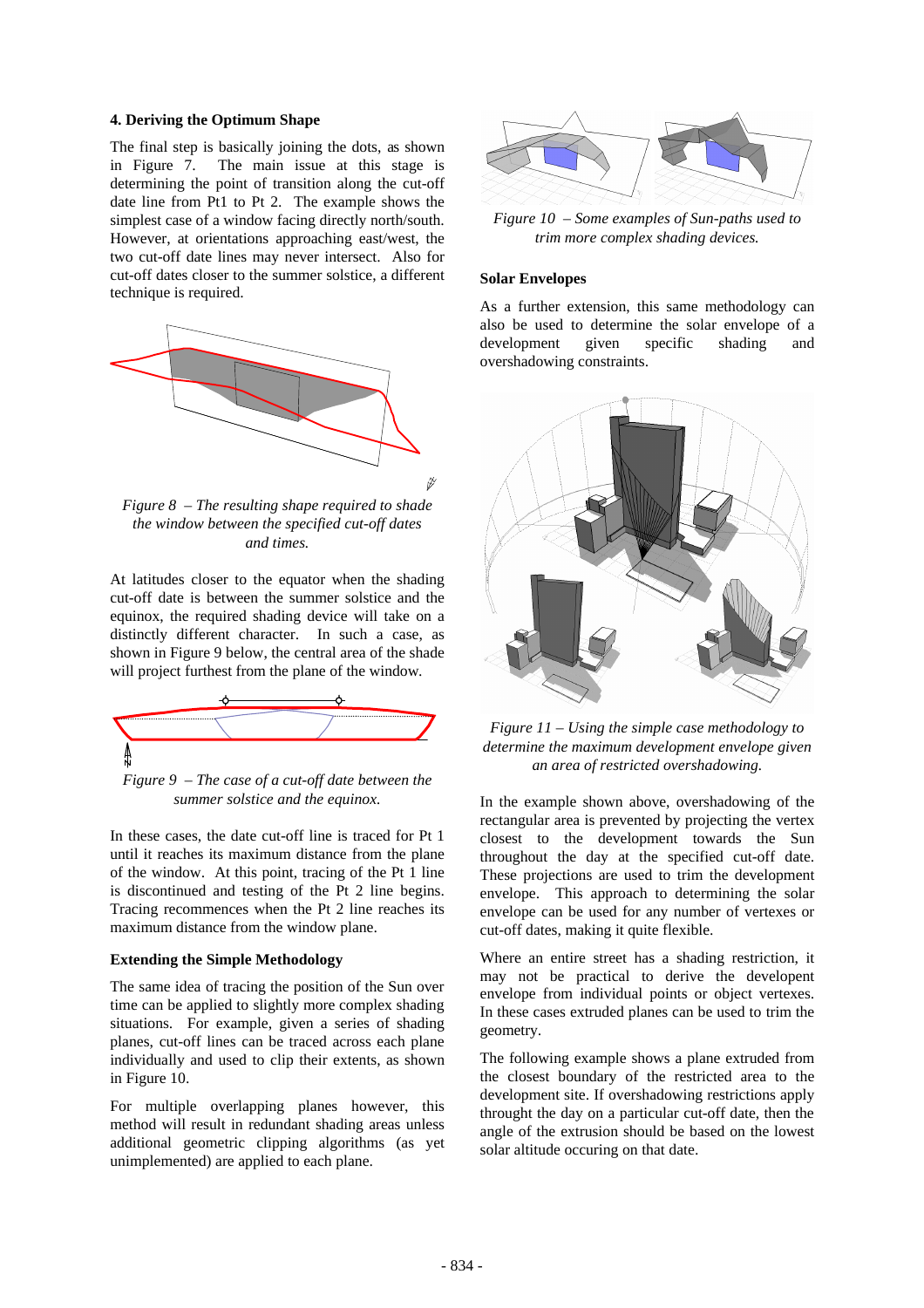

*Figure 12 – Using a plane extruded at the lowest allowable solar altitude from the closest boundary to limit the development envelope.*

## **Limitations**

The simple case methodology can quickly become cumbersome when dealing with relatively complex window shapes with many vertexes or areas of polygonal concavity. More importantly, whilst the simple case method can be extended to complex shading geometry, it cannot easily be modified to include the effects of existing external obstructions around the site or self shading of the window by elements of the building itself.

To accommodate these situations, and to develop a methodology applicable to any and all cases, a new approach to the problem was considered.

# 2. MORE COMPLEX CASES

Unfortunately performance and effectiveness must compete against a whole range of other design considerations that face the architect when developing a shading system. Usually cost, materiality, aesthetics and even structural grid constraints will dictate the final design. As a result, it is unlikely that the optimum shading geometry will be carried through the design process and translated directly into the installed shading device.

It follows therefore, that a precise outline of the optimum shading geometry is not strictly necessary. Instead a reasonably accurate though less precise indication of the extent of shading may be equally useful, if not more useful to the designer. By displaying the relative distribution of solar intensity over a shade, the information required to balance the need for shading against other constraints is directly evident.

This potential benefits of a less precise indication of shading requirements opens the potential for raytracing techniques. In this case rays can be generated from the shaded surface, back through shading devices and surrounding site geometry towards the Sun. This can be done over any date and time range and allows many options in the display of solar data.

The benefits of a ray-tracing approach are many:

- It can be applied to shading geometries of any complexity, including multiple ovelapping surfaces and external obstructions.
- If linked directly to recorded or synthetic hourly solar radiation data, the results can be used to visually indicate the relative intensity of protection required over the surface of a shading device.
- Linking with solar radiation data allows for the effects of partial transparency to be considered. This includes objects with time-variant transparency such as deciduous vegetation.
- There is no limitation as to the shape or complexity of the shaded surface as it can be sampled with any level of precision.

In the implementation presented here, the result is not an outline of the required shape, but a coloured point cloud indicating the affected area and strength of shading required. To properly highlight the effect, the drawing order of points is first sorted by intensity in order to avoid the overdrawing of high intensity points by those of lower intensity, thus masking important information.

As shown immediately below, the designer can use both the location and colour of the point cloud to shape the required shading device. Areas of high solar intensity obviously require shading coverage, whereas lower intensity areas allow the designer to make a judgement call based on other constraints.



*Figure 13 – An example ray-tracing analysis showing the effect of external obstructions on the distribution of solar intensity over the shading surface and the optimised shape of the device.*

In the current implementation the designer shapes the shade, however work is now underway on methods to automatically derive the geometry.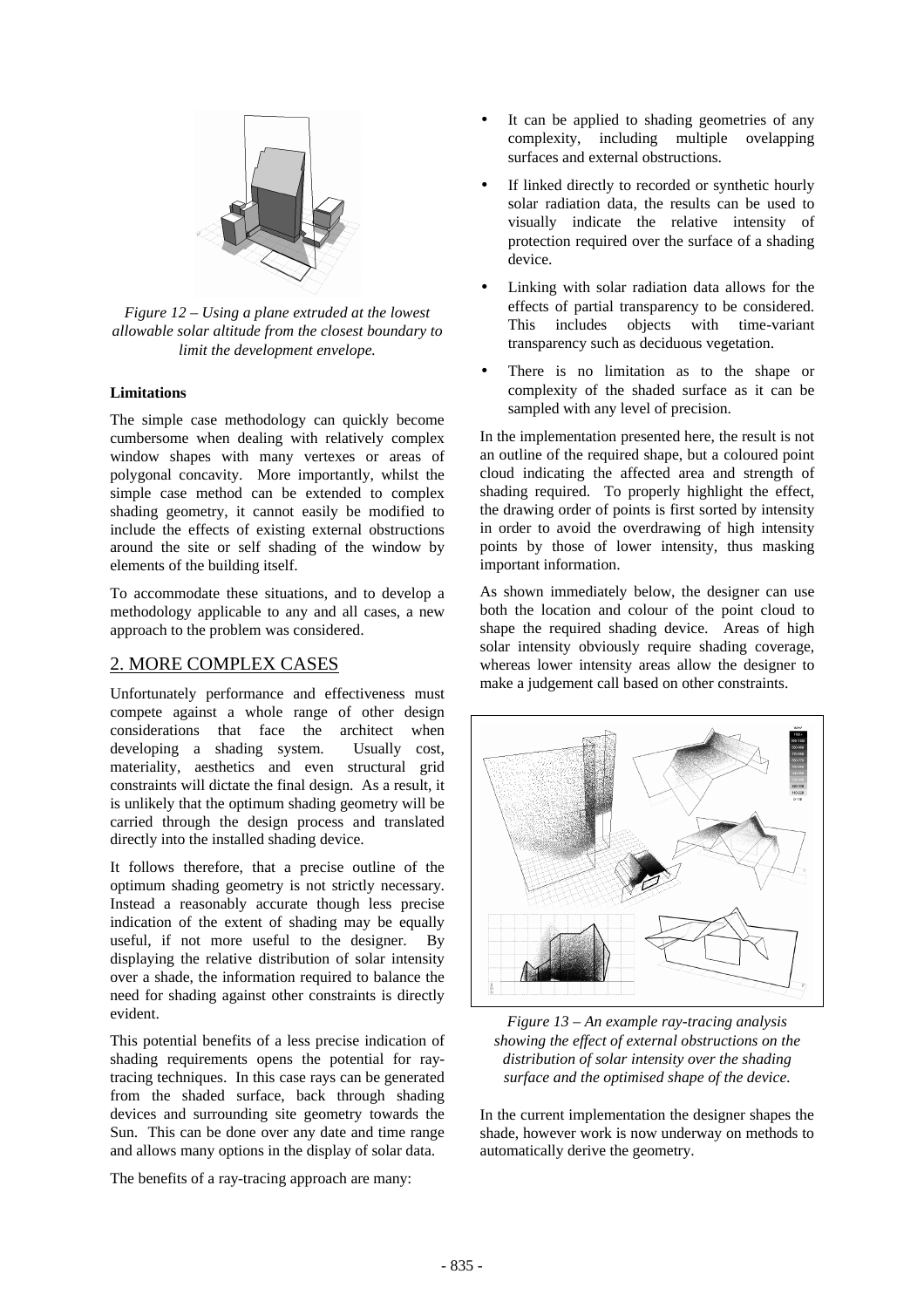This same point cloud information can also be useful when applied to the shading of a specific area of floor surface. In the example illustrated below, it is possible to quickly determine the area of the curved semi-transparent roof that shades the floor area between any range of dates and times. The extent and colour of the point cloud over the curved surface allows the designer to optimise the application of shading panels with varying transmission to provide the variable levels of protection.



*Figure 14 – Projected shading from a complex floor plan onto a complex curved shading structure.*

#### **Important Considerations**

Obviously one of the important considerations in such an analysis is the source of solar radiation data. Basing the analysis on recorded radiation data for a particular year can lead to errors due to uncommon periods of cloud cover. This can be overcome to some extent by using Test Reference Year weather files or averaging radiation data over several years. However for many locations this is not always possible.

In this implementation the user can choose between actual hourly radiation values, a 30-day running average of recorded direct and diffuse values or synthetic clear-sky radiation values generated using an algorithm described by Exell (1986).

The cases shown in Figures 13 and 14 also illustrate applications with different post-processing requirements. For example, the situation in Figure 13 would be more accurate if the transmission characteristics of the window glazing were fully considered and used to moderate the relative intensity of each displayed point.

At this point in the implementation, the user has the option of including only the effects of the refractive index of the shaded glazing. Reflective, refractive and prismatic effects of transparent shading surfaces are not yet considered. This is an area for significant further work as the ray-tracing method is suitable for adaption to accommodate such effects.

# **CONCLUSION**

Whilst there has been significant previous work in determination of shading requirements and, to a lesser extent on the computational generation of shading devices to meet those requirements, the use of computer-base shading design is not widespread within the building design industry. Previous work by the author has also focused on the assessment of shading effectiveness, whereas the aim of this work has been to implement methods of shade generation.

The work has shown that, whilst it is possible to derive the precise shape of an optimised shading device for relatively simple cases, a more generally applicable though less precise approach can provide as much, if not more information useful to the designer. Furthermore, the less precise approach can accommodate many other considerations such as external obstructions, variable transparency and timebased phenomemon that are not possible using strictly geometric solutions.

#### **REFERENCES**

Arumi-Noé F. (1996). Algorithm for the geometric construction of an optimum shading device. Automation in Construction. 5, 211-217.

Etzion Y. (1992). An improved solar shading design tool. Building and Environment. 27(3), 297-303.

Kabre C. (1999). WINSHADE: A computer design tool for solar control. Building and Environment. 34, 263-274.

Mazria E. (1979). The Passive Solar Energy Book. Rodale Press, Emmaus, Pa.

Markus T. A. and Morris E. N. (1980). Buildings, Climate and Energy. Pitman, London.

Olgyay A. and Olgyay V. (1957). Solar control and shading devices. Princeton University Press, New Jersey.

R. H. B. Exell, A program in BASIC for calculating solar radiation in tropical climates on small